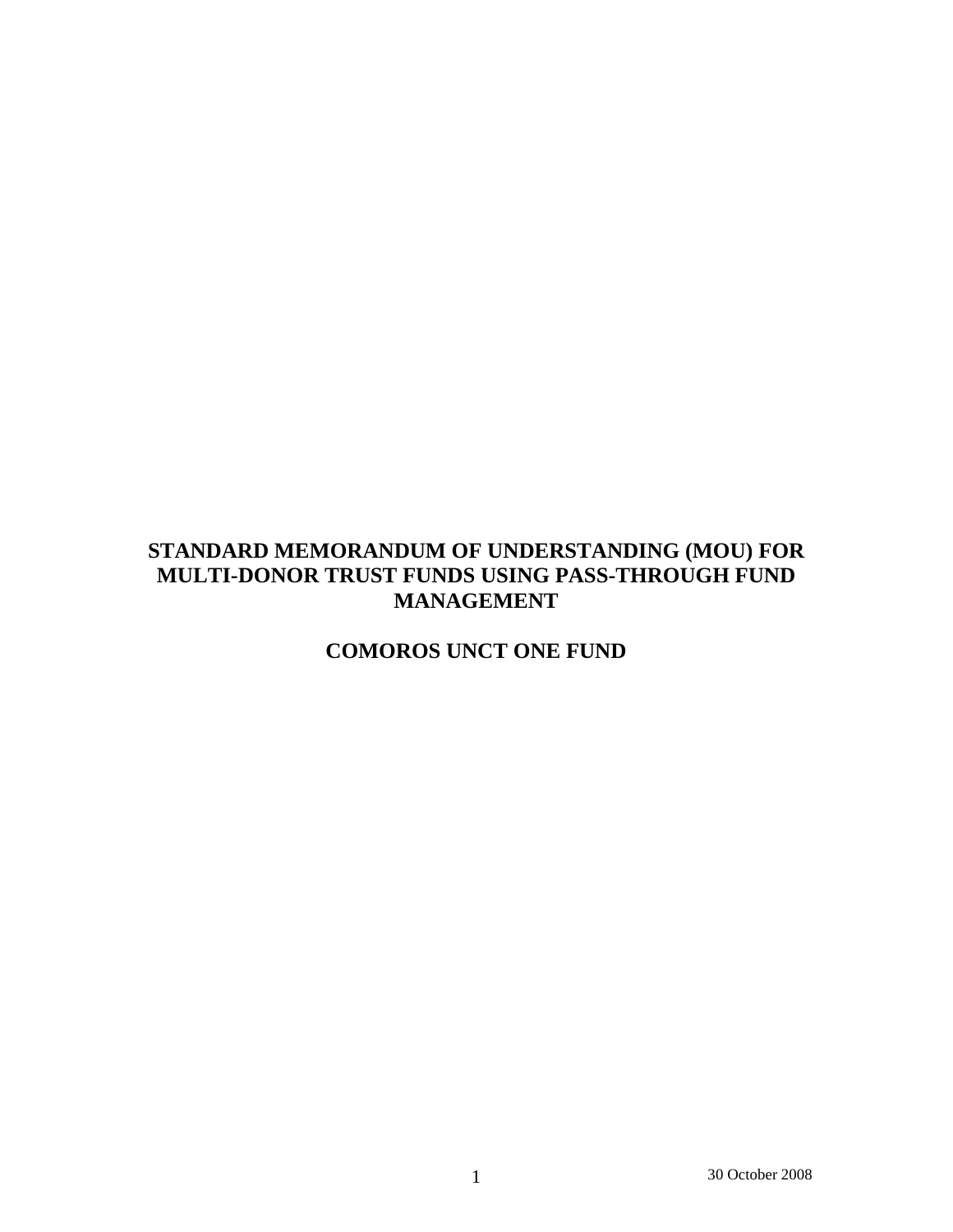# **Memorandum of Understanding between Participating UN Organizations 1 and the United Nations Development Programme regarding the Operational Aspects of the One Fund in the Union of the Comoros**

**WHEREAS**, the **Participating United Nations Organizations** signing this Memorandum of Understanding (hereinafter referred to collectively as the "Participating UN Organizations") have put in place a "One Fund" mechanism starting on January 2010 and ending on December 2012 (hereinafter referred to as the "Fund"), as may be amended from time to time, as part of their respective development cooperation with the Government of **the Union of the Comoros (if applicable)**, as more fully described in the Terms of Reference of the Fund dated 15<sup>th</sup> December 2009, (hereinafter referred to as the "TOR", a copy of which is attached hereto as ANNEX A, and have agreed to establish a coordination mechanism (hereinafter referred to as the "Steering Committee")<sup>2</sup> to facilitate the effective and efficient collaboration between the Participating UN Organizations and the host Government (if applicable) for the implementation of the Fund;

**WHEREAS**, the Participating UN Organizations have agreed that they should adopt a coordinated approach to collaboration with donors who wish to support the implementation of the Fund and have developed a TOR to use as the basis for mobilising resources for the Fund, and have further agreed that they should offer donors the opportunity to contribute to the Fund and receive reports on the Fund through a single channel; and

**WHEREAS**, the Participating UN Organizations have further agreed to ask the United Nations Development Programme (which is also a Participating UN Organization in connection with this Fund) to serve as the administrative interface between the donors and the Participating UN Organizations and for these purposes the United Nations Development Programme has agreed to do so in accordance with this Memorandum of Understanding.

**NOW, THEREFORE**, the Participating UN Organizations and the United Nations Development Programme (hereinafter referred to collectively as the "Participants") hereby agree as follows:

 $\overline{a}$ 

 $A<sup>1</sup>$  As indicated in the signature blocks.

<sup>&</sup>lt;sup>2</sup> The composition of the Steering Committee or other body will include all of the signatories to this MOU, representatives from the host government (if applicable) and may also include donors in accordance with the UNDG-approved Generic MDTF Steering Committee Terms of Reference, dated 20 September 2007.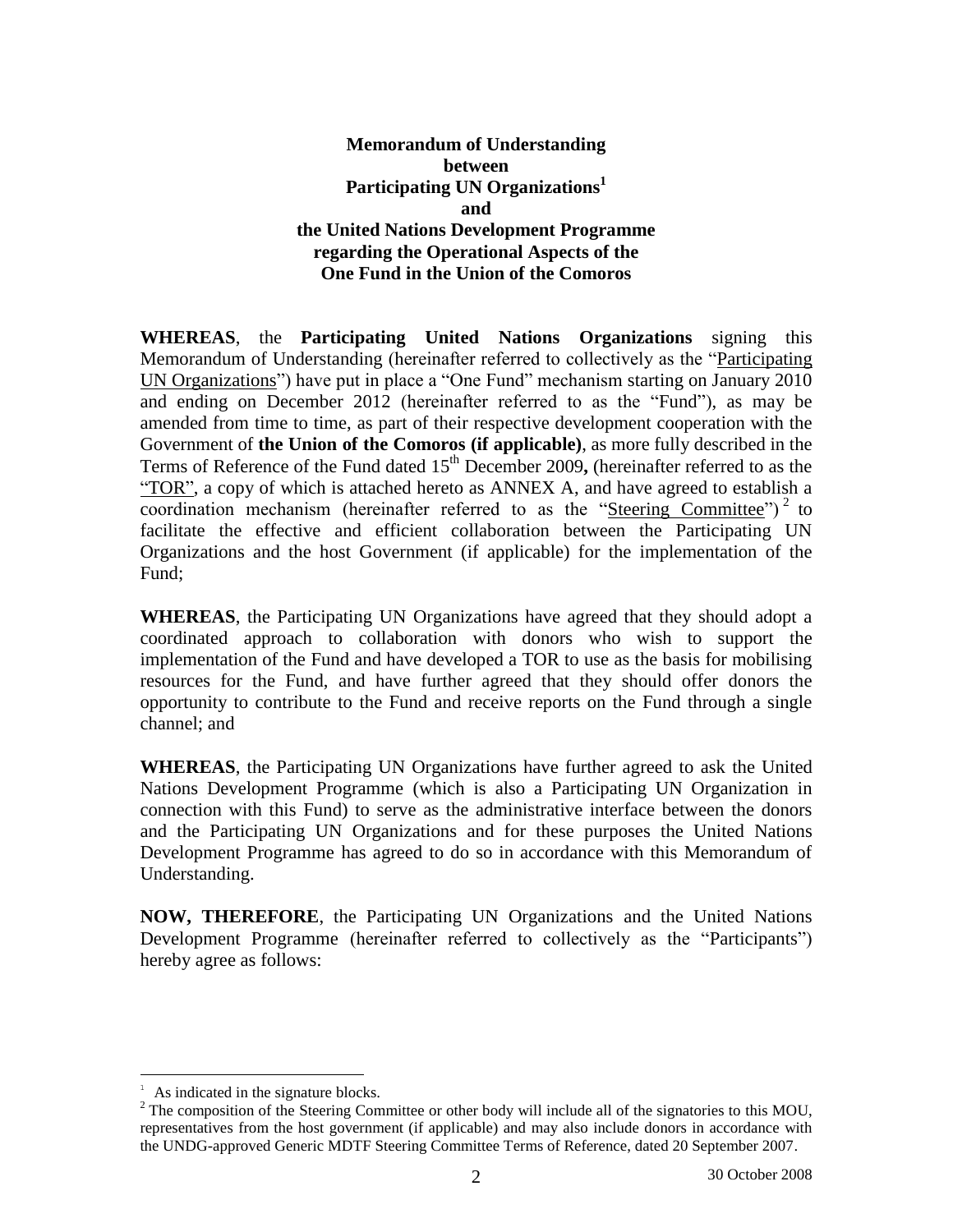# **Section I Appointment of Administrative Agent; its Status, Duties and Fee**

1. The Participating UN Organizations hereby appoint the United Nations Development Programme (hereinafter referred to as the "Administrative Agent") to serve as their Administrative Agent in connection with the Fund, in accordance with the terms and conditions set out in this Memorandum of Understanding. The Administrative Agent accepts this appointment on the understanding that the Participating UN Organizations assume full programmatic and financial accountability for the funds disbursed to them by the Administrative Agent. This appointment will continue until it expires, or is terminated, in accordance with Section VIII below.

- 2. On behalf of the Participating UN Organizations, the Administrative Agent will:
	- (a) Receive contributions from donors that wish to provide financial support to the Fund;
	- (b) Administer such funds received, in accordance with this Memorandum of Understanding including the provisions relating to winding up the Fund Account and related matters;
	- (c) Subject to availability of funds, disburse such funds to each of the Participating UN Organizations in accordance with instructions from the Steering Committee, taking into account the budget set out in the approved programmatic document<sup>3</sup>, as amended in writing from time to time by the Steering Committee;
	- (d) Consolidate statements and reports, based on submissions provided to the Administrative Agent by each Participating UN Organization, as set forth in the TOR, and provide these to each donor that has contributed to the Fund Account and to the Steering Committee;
	- (e) Provide final reporting, including notification that the Fund has been fully expended or has been wound up in accordance with the Fund TOR, in accordance with Section IV below;
	- (f) Disburse funds to any Participating UN Organization for any additional costs of the task that the Steering Committee may decide to allocate (as referred to in Section I, Paragraph 3) in accordance with TOR.

3. The Steering Committee may request any of the Participating UN Organizations, to perform additional tasks in support of the Fund not related to the Administrative Agent functions detailed in Section I, Paragraph 2 above and subject to the availability of funds.

 $\overline{a}$ <sup>3</sup> As used in this document, an approved programmatic document refers to an annual work plan or a programme/project document, etc., which is approved by the Steering Committee for fund allocation purposes.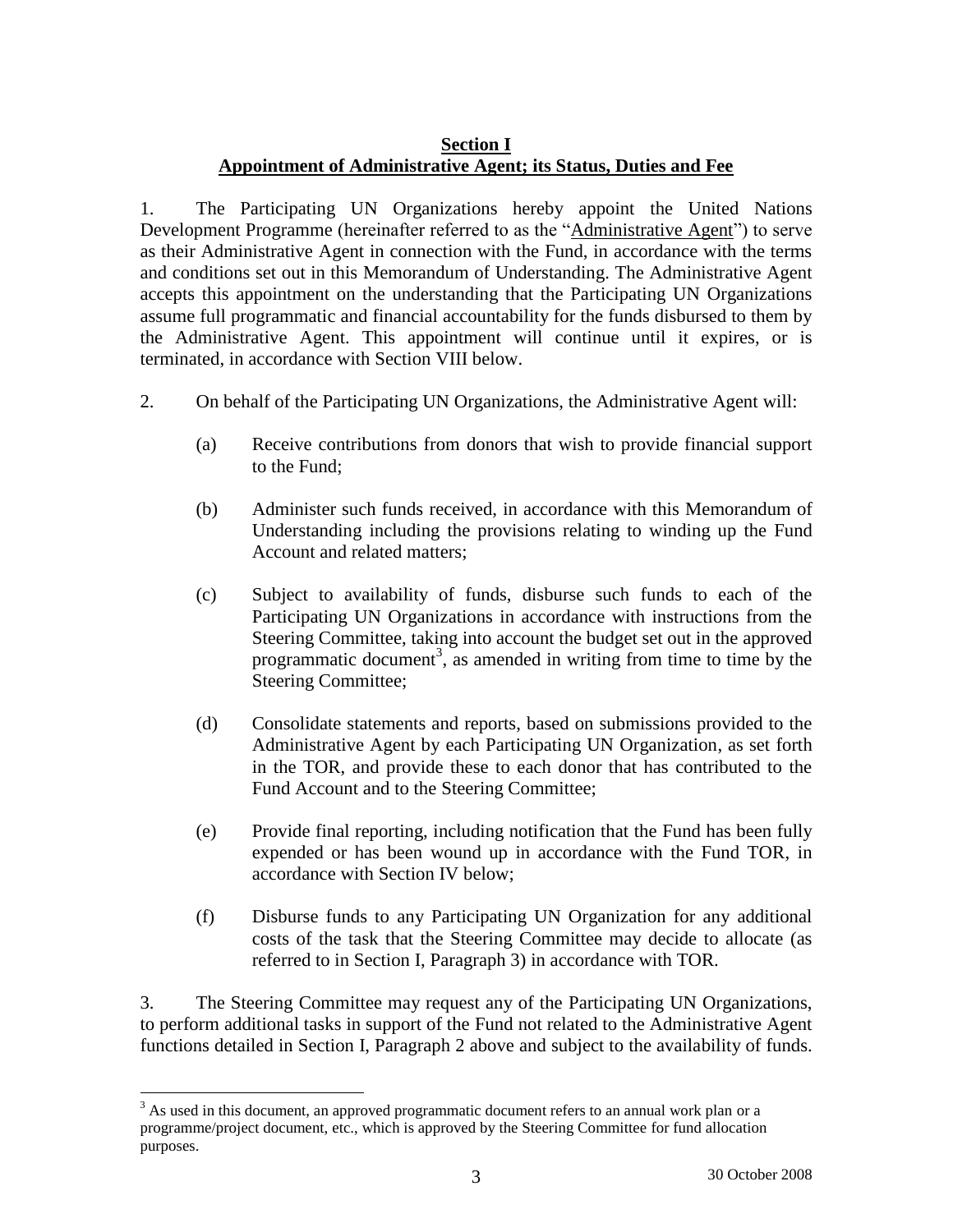Costs for such tasks will be agreed in advance and with the approval of the Steering Committee be charged to the Fund as direct costs.

4. The Administrative Agent will enter into a Standard Administrative Arrangement, in the form attached hereto as ANNEX B (hereinafter referred to as an "Administrative Arrangement"), with each donor that wishes to provide financial support to the Fund through the Administrative Agent. The Administrative Agent will not agree with the Donor to amend the terms of Annex B without prior written agreement of the Participating UN Organizations. The Administrative Agent will ensure the posting of a copy of the Administrative Arrangement it enters into, as well as information on donor contributions, on the website of the Administrative Agent (www.undp.org/mdtf), as well as the website of the Comoros UNCT ([http://km.one.un.org](http://km.one.un.org/)), as appropriate.

5. None of the Participating UN Organizations will be responsible for the acts or omissions of the Administrative Agent or its personnel, or of persons performing services on its behalf, except in regard to its respective contributory acts or omissions. With respect to contributory acts or omissions of the Participating UN Organizations, the resulting responsibility will be apportioned among them or any one of them to the extent of such contributory acts or omissions, or as may otherwise be agreed. In addition, donors will not be directly responsible for the activities of any person employed by the Participating UN Organizations or the Administrative Agent as a result of this Memorandum of Understanding.

6. The Administrative Agent will be entitled to allocate an administrative fee of one percent (1%) of the amount contributed by each donor signing an Administrative Arrangement, to meet the Administrative Agent's costs of performing the Administrative Agent's functions described in this Memorandum of Understanding.

7. Where the Administrative Agent is also a Participating UN Organization, a clear delineation, including distinct reporting lines and an accountability framework, will be established and maintained within the organization designated as the Administrative Agent between its functions as an Administrative Agent and its functions as a Participating UN Organization.

### **Section II Financial Matters**

# The Administrative Agent

1. The Administrative Agent will establish a separate ledger account under its financial regulations and rules for the receipt and administration of the funds received pursuant to Administrative Arrangement (hereinafter, the "Fund Account"). The Fund Account will be administered by the Administrative Agent in accordance with the regulations, rules, directives and procedures applicable to it, including those relating to interest. The Fund Account will be subject exclusively to the internal and external auditing procedures laid down in the financial regulations, rules, directives and procedures applicable to the Administrative Agent.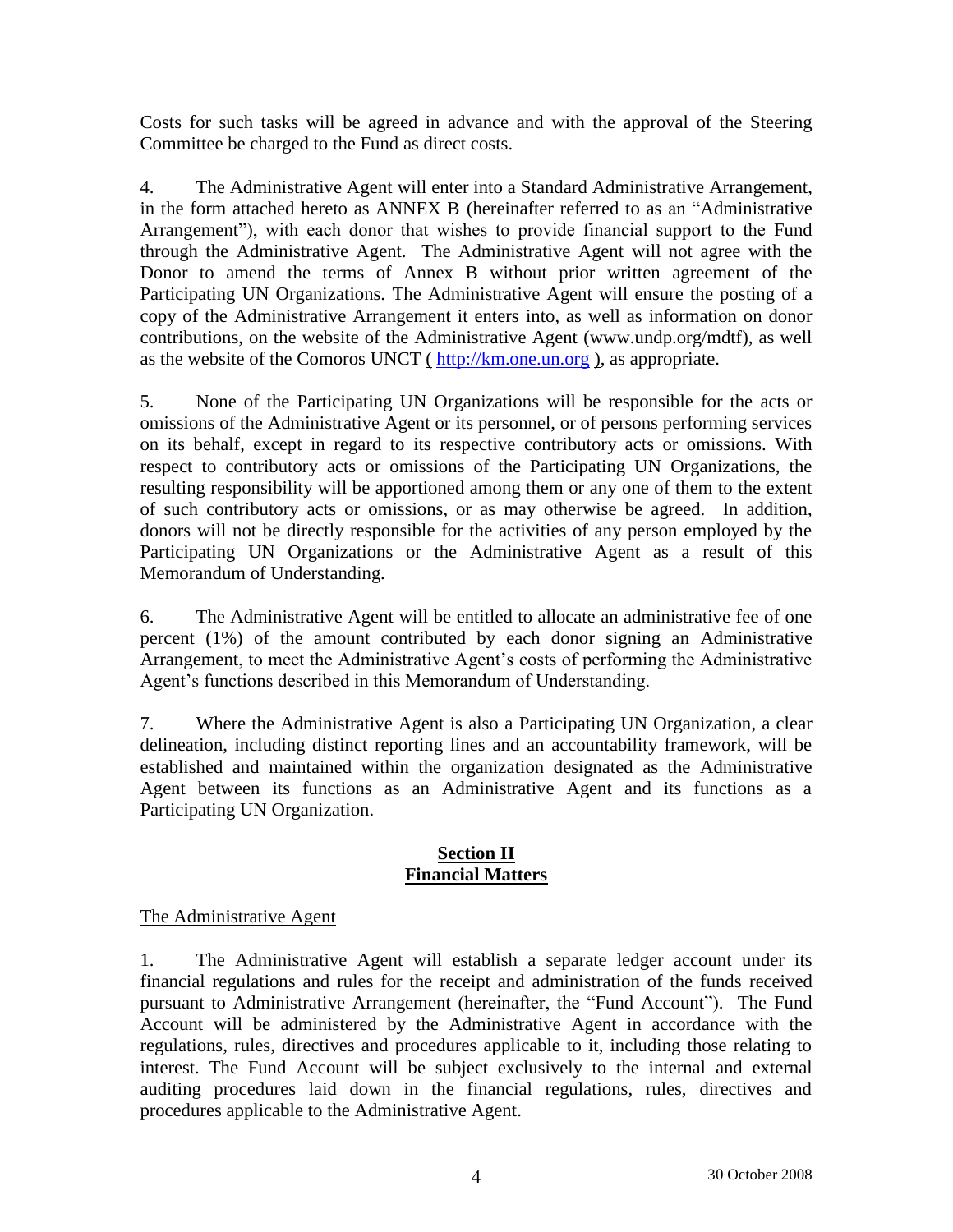2. The Administrative Agent will not absorb gains or losses on currency exchanges which will increase or decrease the funds available for disbursements to Participating UN Organizations.

3. Subject to the availability of funds, the Administrative Agent will make disbursements from the Fund Account based on instructions from the Steering Committee, in line with the budget set forth in the programmatic document, as amended from time to time by the Steering Committee. The disbursements will consist of direct and indirect costs as set out in the budget.

4. The Administrative Agent will normally make each disbursement within three (3) to five (5) business days after receipt of the relevant approved programmatic document, in accordance with the instructions received from the Steering Committee in line with the TOR, along with a copy of the relevant approved programmatic document, signed by all the parties concerned. The Administrative Agent will transfer funds to each Participating UN Organization through wire transfer. Each Participating UN Organization will advise the Administrative Agent in writing of the bank account for transfers pursuant to this Memorandum of Understanding. When making a transfer to a Participating UN Organization, the Administrative Agent will notify that Participating UN Organization's Treasury Operations of the following: (a) the amount transferred, (b) the value date of the transfer; and (c) that the transfer is from the United Nations Development Programme in respect of the Fund in the Union of the Comoros (if applicable) pursuant to this Memorandum of Understanding.

5. Where the balance in the Fund Account on the date of a scheduled disbursement is insufficient to make that disbursement, the Administrative Agent will consult with the Steering Committee and make a disbursement, if any, in accordance with the Steering Committee's instructions.

# The Participating UN Organizations

6. Each Participating UN Organization will establish a separate ledger account under its financial regulations and rules for the receipt and administration of the funds disbursed to it by the Administrative Agent from the Fund Account. That separate ledger account will be administered by each Participating UN Organization in accordance with its own regulations, rules, directives and procedures, including those relating to interest. That separate ledger account will be subject exclusively to the internal and external auditing procedures laid down in the financial regulations, rules, directives and procedures applicable to the Participating UN Organization concerned.

7. Each Participating UN Organization will use the funds disbursed to it by the Administrative Agent from the Fund Account to carry out the activities for which it is responsible as set out in the approved programmatic document, as well as for its indirect costs. The Participating UN Organizations will commence and continue to conduct operations for the programmatic activities only upon receipt of disbursements as instructed by the Steering Committee. The Participating UN Organizations will not make any commitments above the approved budget in the approved programmatic document, as amended from time to time by the Steering Committee. If there is a need to exceed the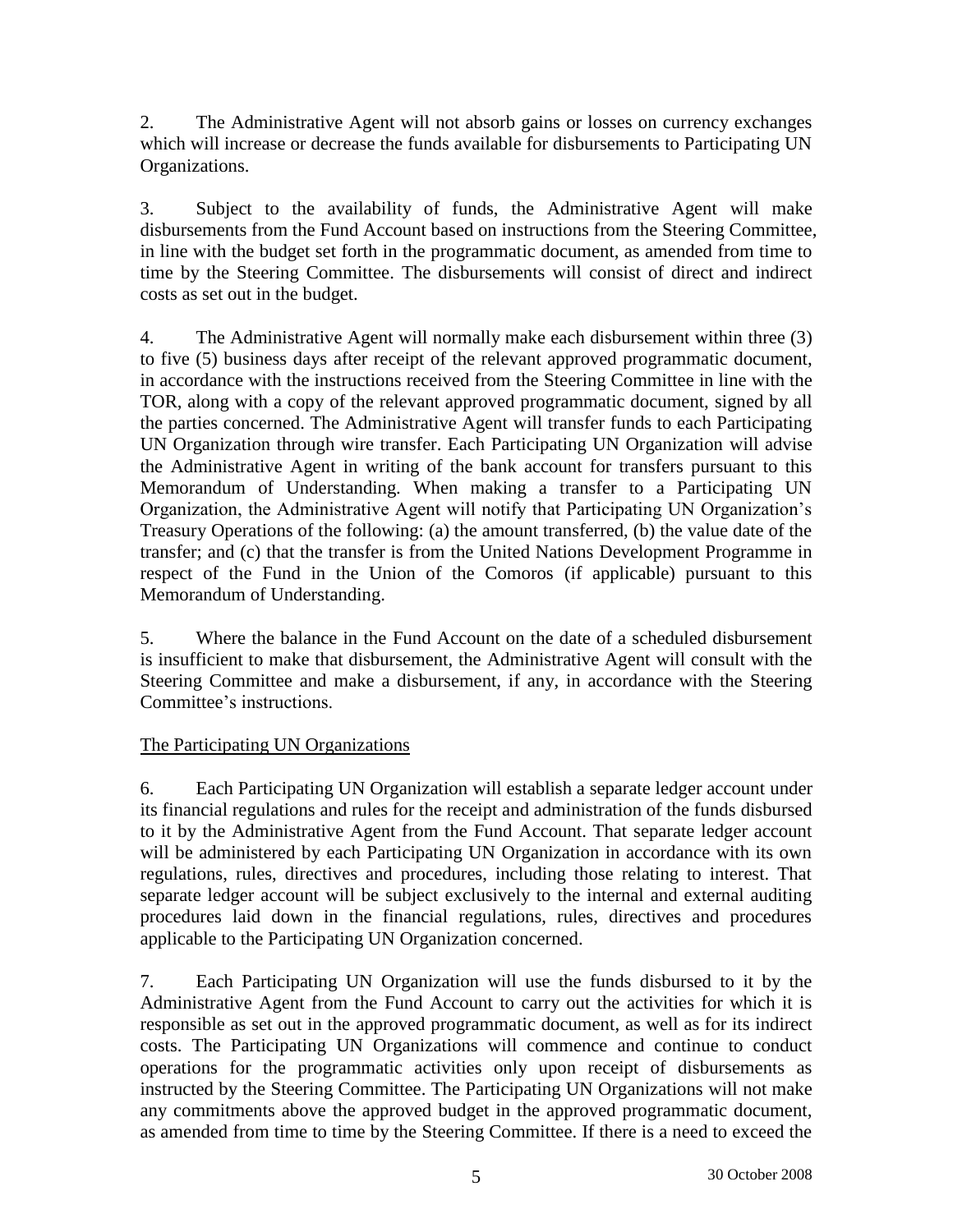budgeted amount, the Participating UN Organization concerned will submit a supplementary budget request to the Steering Committee.

8. Indirect costs of the Participating UN Organizations recovered through programme support costs will be 7%. In accordance with the UN General Assembly resolution 62/208 (2007 Triennial Comprehensive Policy Review principle of full cost recovery), all other costs incurred by each Participating UN Organization in carrying out the activities for which it is responsible under the Fund will be recovered as direct costs.

#### **Section III Activities of the Participating UN Organizations**

1. The implementation of the programmatic activities will be the responsibility of the Participating UN Organizations and will be carried out by each Participating UN Organization in accordance with its applicable regulations, rules, directives and procedures. On the termination or expiration of this Memorandum of Understanding, the matter of ownership of supplies and equipment will be determined in accordance with the regulations, rules, directives and procedures applicable to such Participating UN Organizations, including, where applicable, any agreement with the relevant host Government (if applicable).

2. Any modifications to scope of the approved programmatic document, including as to their nature, content, sequencing or the duration thereof will be subject to mutual agreement in writing between the relevant Participating UN Organization and the Steering Committee. The Participating UN Organization will promptly notify the Administrative Agent through the Steering Committee, of any change in the budget as set out in the programmatic document.

3. Where a Participating UN Organization wishes to carry out its programmatic activities through or in collaboration with a third party, it will be responsible for discharging all commitments and obligations with such third parties, and no other Participating UN Organization, nor the Administrative Agent, will be responsible for doing so.

4. In carrying out their programmatic activities, none of the Participating UN Organizations will be considered as an agent of any of the others and, thus, the personnel of one will not be considered as staff members, personnel or agents of any of the others. Without restricting the generality of the preceding sentence, none of the Participating UN Organizations will be liable for the acts or omissions of the other Participating UN Organizations or their personnel, or of persons performing services on their behalf.

5. Each Participating UN Organization will advise the Administrative Agent in writing when all activities for which it is responsible under the approved programmatic document have been completed.

6. The Participating UN Organizations recognize that the donors reserve the right to discontinue future contributions if reporting obligations are not met as set forth in the Administrative Arrangement; or if there are substantial deviations from agreed plans and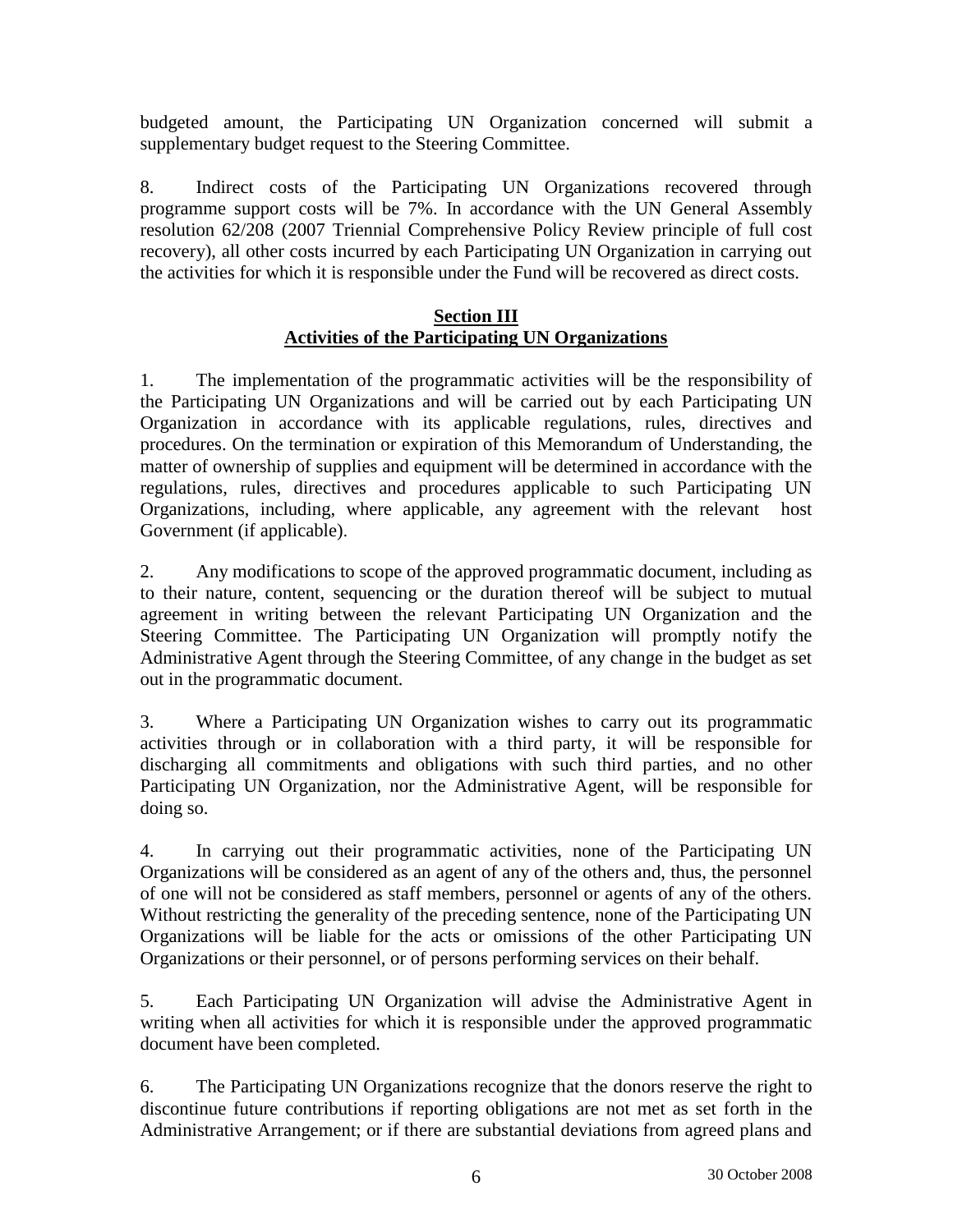budgets. If it is agreed among the donor(s), the Administrative Agent and the concerned Participating UN Organization under the Administrative Arrangement that there is evidence of improper use of funds, the Participating UN Organization will use its best efforts, consistent with its regulations, rules, policies and procedures to recover any funds misused. The Participating UN Organization will, in consultation with the Steering Committee and the Administrative Agent, credit any funds so recovered to the Fund Account or agree with the Steering Committee to use these funds for a purpose mutually agreed upon. Before withholding future contributions or requesting recovery of funds and credit to the Fund Account, the Administrative Agent, the concerned Participating UN Organization and the donor will consult with a view to promptly resolving the matter.

7. The Participating UN Organizations recognize that it is important to take all necessary precautions to avoid corrupt, fraudulent, collusive or coersive practices. To this end, each Participating UN Organization will maintain standards of conduct that govern the performance of their staff, including the prohibition of corrupt, fraudulent, collusive or coersive practices, in connection with the award and administration of contracts, grants, or other benefits, as set forth in their Staff Regulations and Rules and Financial Regulations and Rules, including regarding procurement. In the event that a Participating UN Organization determines that an allegation in relation to the implementation of activities – including that corrupt, fraudulent, collusive or coercive practices may have taken place - is credible enough to warrant an investigation, it will promptly notify the Steering Committee and the Administrative Agent, to the extent that such notification does not jeopardize the conduct of the investigation. The allegation will be dealt with in accordance with the Participating UN Organization's accountability and oversight framework and by the Participating UN Organization's unit in charge of investigations. Upon completion of the investigation, the Participating UN Organization will inform the Steering Committee and the Administrative Agent about the results of the investigation.

8. As an exceptional measure, particularly during the start up phase of the Fund, subject to conformity with their financial regulations, rules and directives, Participating UN Organizations may elect to start implementation of programmatic activities in advance of receipt of initial or subsequent transfers from the Fund Account by using their own resources. Such advance activities will be undertaken in agreement with the Steering Committee on the basis of funds it has allocated or approved for implementation by the particular Participating UN Organization following receipt by the Administrative Agent of an official commitment form or signature of the Administrative Arrangements by donors contributing to the Fund. Participating UN Organizations will be solely responsible for decisions to initiate such advance activities or other activities outside the parameters set forth above.

# **Section IV Reporting**

1. Each Participating UN Organization will provide the Administrative Agent with the following statements and reports prepared in accordance with the accounting and reporting procedures applicable to the Participating UN Organization concerned, as set forth in the TOR. The Participating UN Organizations will endeavour to harmonize their reporting formats to the extent possible.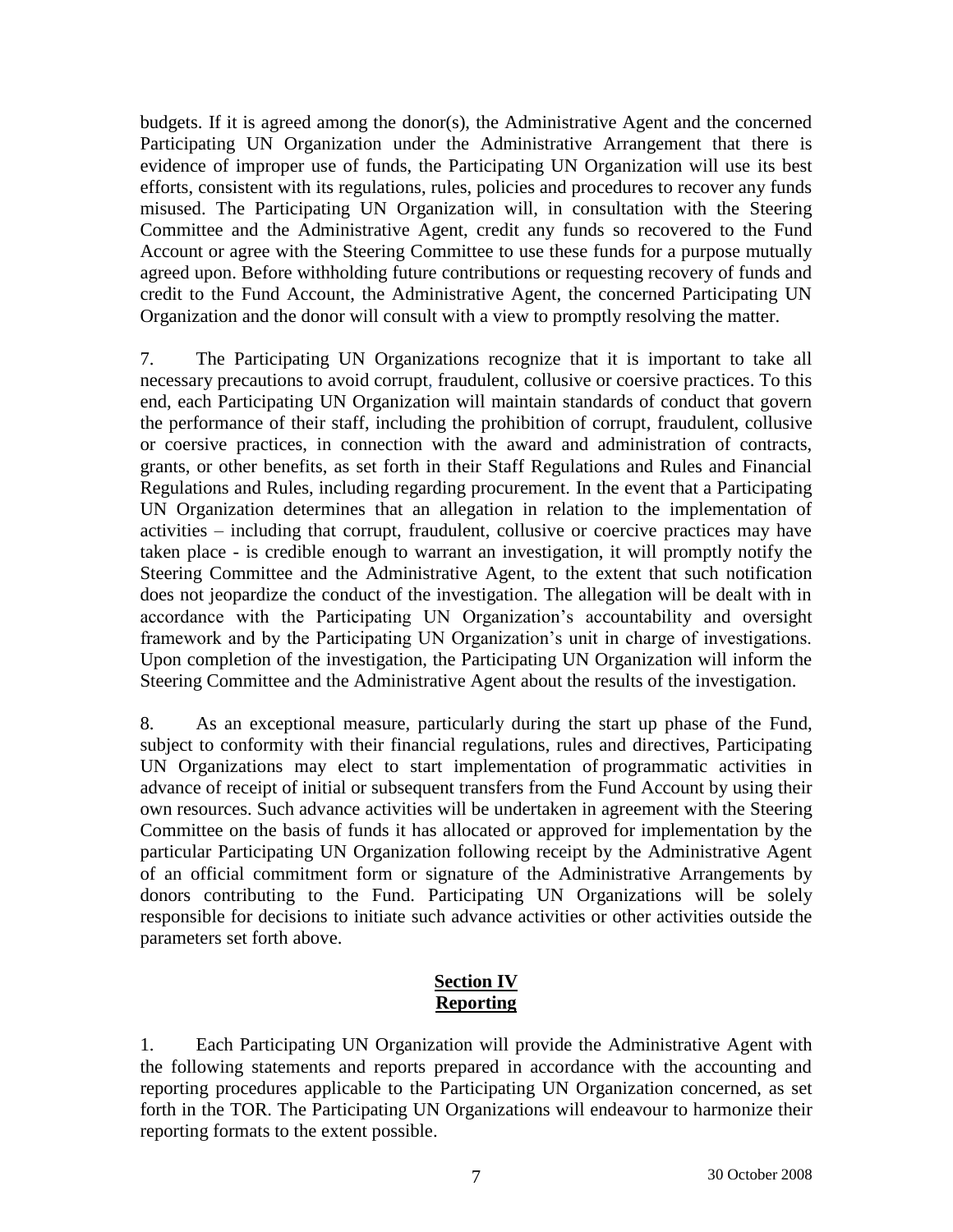- (a) Annual narrative progress reports, to be provided no later than three months (31 March) after the end of the calendar year;
- (b) Annual financial statements and reports as of 31 December with respect to the funds disbursed to it from the Fund Account, to be provided no later than four months (30 April) after the end of the calendar year;
- (c) Final narrative reports, after the completion of the activities in the approved programmatic document and including the final year of the activities in the approved programmatic document, to be provided no later than four months (30 April) of the year following the financial closing of the Fund. The final report will give a summary of results and achievements compared to the goals and objectives of the Fund; and
- (d) Certified final financial statements and final financial reports after the completion of the activities in the approved programmatic document and including the final year of the activities in the approved programmatic document, to be provided no later than six months (30 June) of the year following the financial closing of the Fund.

2. The Administrative Agent will prepare consolidated narrative progress and financial reports, based on the reports referred to in paragraph 1 (a) to (d) above, and will provide those consolidated reports to each donor that has contributed to the Fund Account, as well as the Steering Committee, in accordance with the timetable established in the Administrative Arrangement.

3. The Administrative Agent will also provide the donors, Steering Committee and Participating UN Organizations with the following statements on its activities as Administrative Agent:

- (a) Certified annual financial statement ("Source and Use of Funds" as defined by UNDG guidelines) to be provided no later than five months (31 May) after the end of the calendar year; and
- (b) Certified final financial statement ("Source and Use of Funds") to be provided no later than seven months (31 July) of the year following the financial closing of the Fund.

4. Consolidated reports and related documents will be posted on the websites of the UN in the Union of the Comoros  $(\frac{http://km.one.un.org}{http://km.one.un.org})$  $(\frac{http://km.one.un.org}{http://km.one.un.org})$  $(\frac{http://km.one.un.org}{http://km.one.un.org})$  and the Administrative Agent ( [www.undp.org](http://www.undp.org/) ).

### **Section V Monitoring and Evaluation**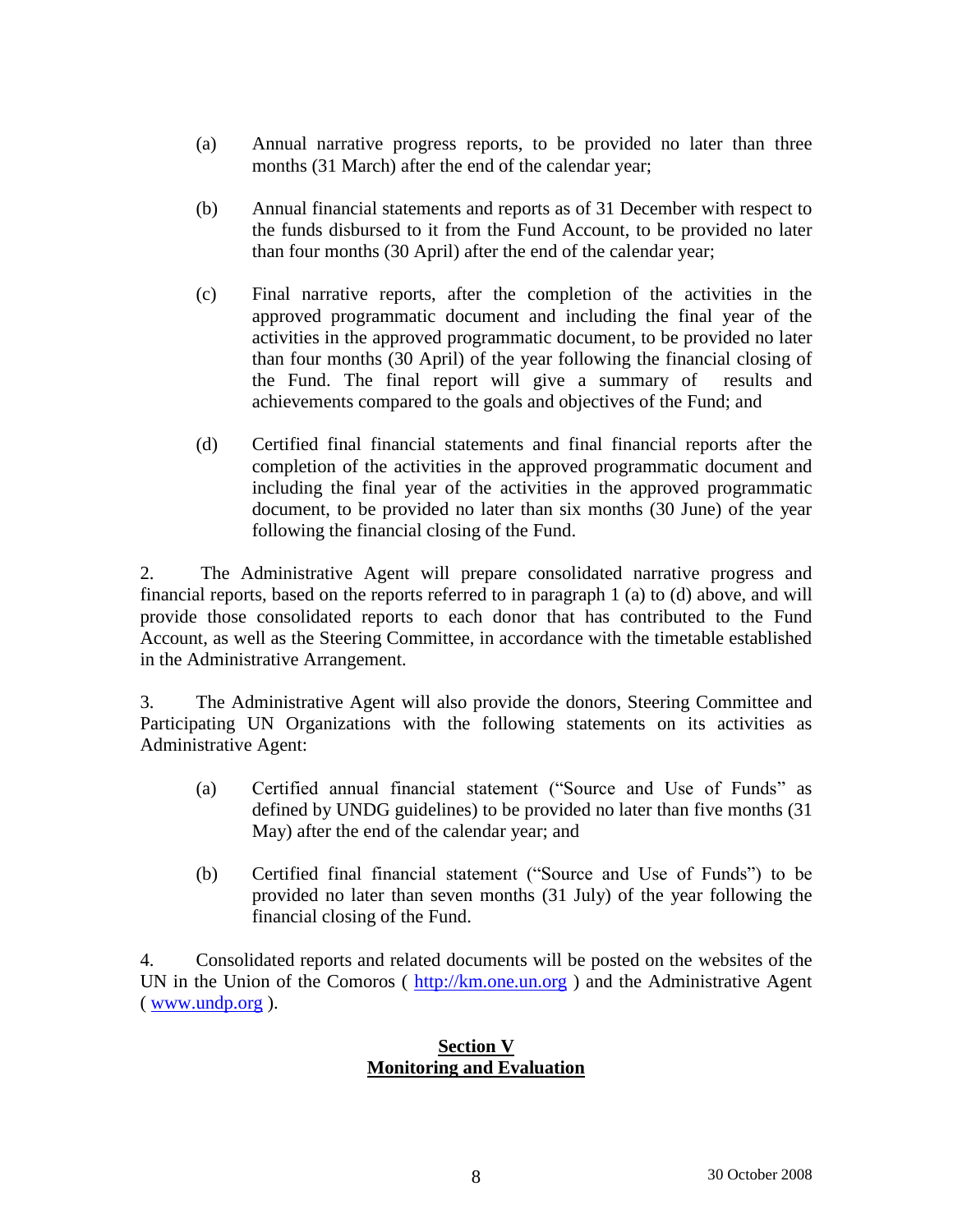1. Monitoring and evaluation of the Fund will be undertaken in accordance with the provisions contained in the TOR, which are consistent with the respective regulations, rules and procedures of the Participating UN Organizations.

2. The donor(s), the Administrative Agent and the Participating UN Organizations will hold annual consultations, as appropriate, to review the status of the Fund.

# **Section VI Audit**

1. The Administrative Agent and Participating UN Organizations will be audited in accordance with their own Financial Regulations and Rules and, in case of MDTFs, in accordance with the Framework for auditing multi-donor trust funds which has been agreed to by the Internal Audit Services of participating UN organizations and endorsed by the UNDG in September 2007.

## **Section VII Joint Communication**

1. Each Participating UN Organization will take appropriate measures to publicize the Fund and to give due credit to the other Participating UN Organizations. Information given to the press, to the beneficiaries of the Fund, all related publicity material, official notices, reports and publications, will acknowledge the role of the host Government, the donors, the Participating UN Organizations, the Administrative Agent and any other relevant entities. In particular, the Administrative Agent will include and ensure due recognition of the role of each Participating UN Organization and national partner in all external communications relating to the Fund.

2. The Administrative Agent in consultation with the Participating UN Organizations will ensure that decisions regarding the review and approval of the Fund as well as periodic reports on the progress of implementation of the Fund, associated external evaluation are posted, where appropriate, for public information on the websites of UN in the Union of the Comoros ( [http://km.one.un.org](http://km.one.un.org/) ) and the Administrative Agent (www.undp.org/mdtf). Such reports and documents may include Steering Committee approved programmes and programmes awaiting approval, fund level annual financial and progress reports and external evaluations, as appropriate.

# **Section VIII Expiration, Modification and Termination**

1. This Memorandum of Understanding will expire upon winding up of the Fund, subject to the continuance in force of paragraph 5 below for the purposes therein stated.

2. This Memorandum of Understanding may be modified only by written agreement between the Participants.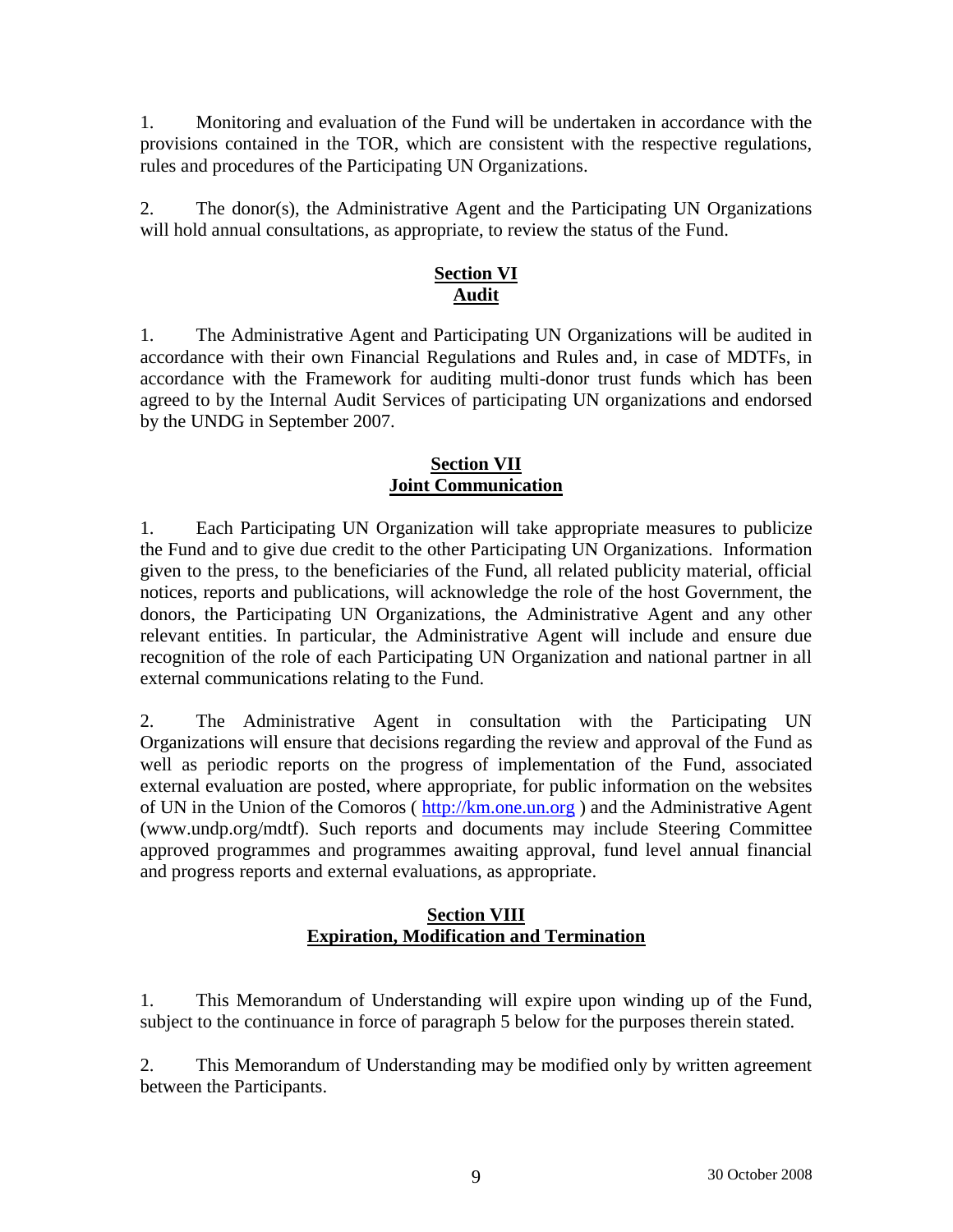3. Any of the Participating UN Organizations may withdraw from this Memorandum of Understanding upon giving thirty (30) days' written notice to all other Participants to this Memorandum of Understanding subject to the continuance in force of paragraph 5 below for the purpose therein stated.

4. The Administrative Agent's appointment may be terminated by the Administrative Agent (on the one hand) or by the mutual agreement of all Participating UN Organizations (on the other hand) on thirty (30) days' written notice to the other party, subject to the continuance in force of paragraph 5 below for the purpose therein stated. In the event of such termination, the Participants will agree on measures to bring all activities to an orderly and prompt conclusion so as to minimize costs and expense.

5. Commitments assumed by the withdrawing or terminating Participants under this Memorandum of Understanding will survive the expiration or termination of this Memorandum of Understanding or the termination of the Administrative Agent or withdrawal of a Participating UN Organization to the extent necessary to permit the orderly conclusion of the activities and the completion of final reports, the withdrawal of personnel, funds and property, the settlement of accounts between the Participants hereto and the settlement of contractual liabilities that are required in respect of any subcontractors, consultants or suppliers. Any balance remaining in the Fund Account or in the individual Participating UN Organizations' separate ledger accounts upon winding up of the Fund will be used for a purpose mutually agreed upon or returned to the donor(s) in proportion to their contribution to the Fund as agreed upon by the donors and the Steering Committee.

# **Section IX Notices**

1. Any action required or permitted to be taken under this Memorandum of Understanding may be taken on behalf of the Administrative Agent, or his or her designated representative, and on behalf of a Participating UN Organization by the head of office in the Union of the Comoros (if applicable), or his or her designated representative.

2. Any notice or request required or permitted to be given or made in this Memorandum of Understanding will be in writing. Such notice or request will be deemed to be duly given or made when it will have been delivered by hand, mail or any other agreed means of communication to the party to which it is required to be given or made, at such party's address specified in ANNEX C to this Memorandum of Understanding or at such other address as the party will have specified in writing to the party giving such notice or making such request.

# **Section X Entry into Effect**

This Memorandum of Understanding will come into effect upon signature by authorized officials of the Participants and will continue in full force and effect until it is expired or terminated.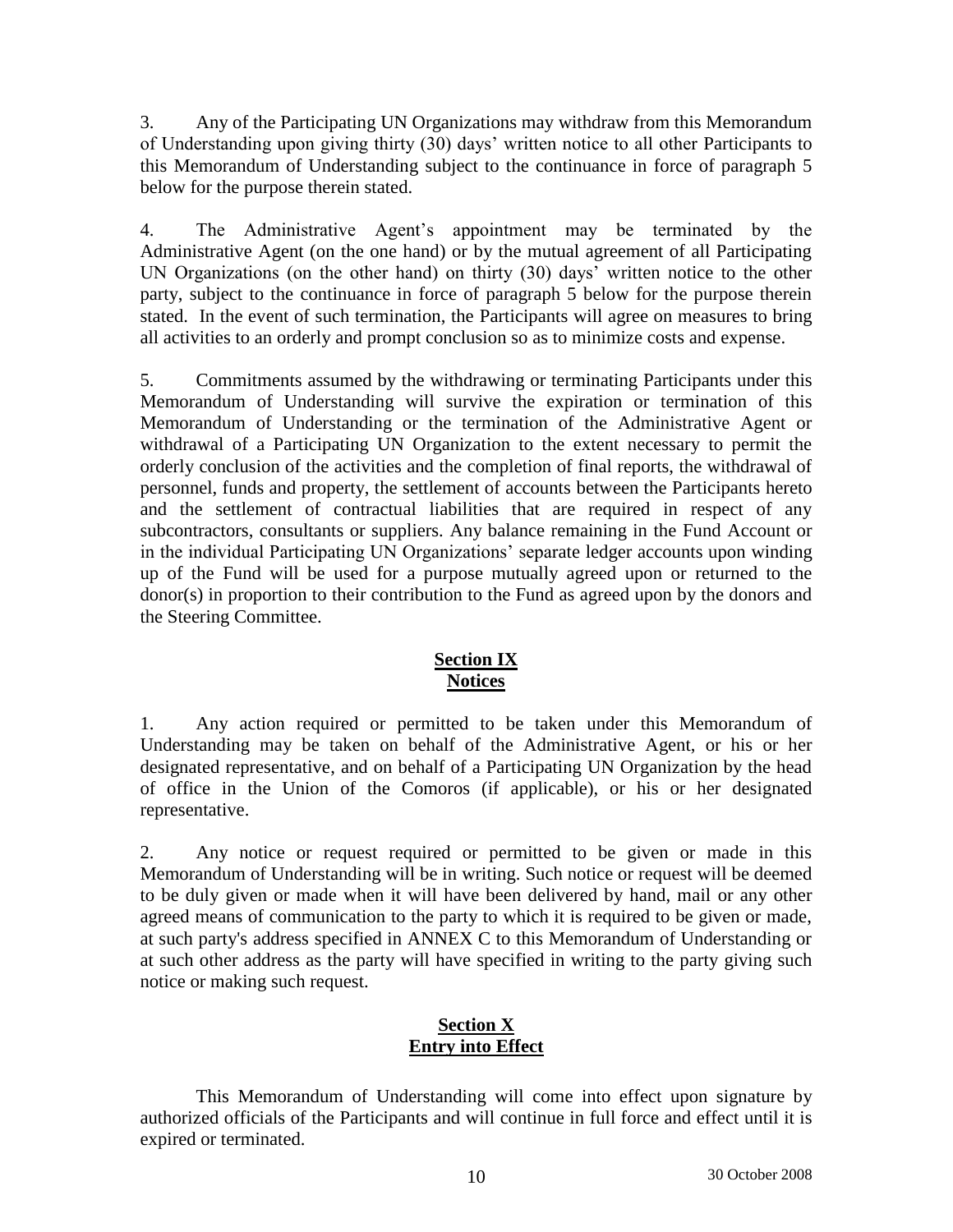## **Section XI Settlement of Disputes**

1. The Participants will use their best efforts to promptly settle through direct negotiations any dispute, controversy or claim arising out of or in connection with this Memorandum of Understanding or any breach thereof. Any such dispute, controversy or claim which is not settled within sixty (60) days from the date either party has notified the other party of the nature of the dispute, controversy or claim and of the measures which should be taken to rectify it, will be resolved through consultation between the Executive Heads of each of the Participating UN Organizations and of the Administrative Agent.

**IN WITNESS WHEREOF**, the undersigned, duly authorized representatives of the respective Participants, have signed this Memorandum of Understanding in the English in **[number of signatories<sup>4</sup> ]** copies.

| For the Administrative Agent                                          | For UNRCO                                                                                                                                                                                                                      |
|-----------------------------------------------------------------------|--------------------------------------------------------------------------------------------------------------------------------------------------------------------------------------------------------------------------------|
| Signature: (signed)                                                   | Signature: (signed)                                                                                                                                                                                                            |
| Name: Bisrat Aklilu                                                   | Name: Opia Mensah Kumah                                                                                                                                                                                                        |
| Title: Executive Coordinator, MDTF Office Title: Resident Coordinator |                                                                                                                                                                                                                                |
|                                                                       |                                                                                                                                                                                                                                |
|                                                                       | Date: the contract of the contract of the contract of the contract of the contract of the contract of the contract of the contract of the contract of the contract of the contract of the contract of the contract of the cont |
| For FAO                                                               | For IFAD                                                                                                                                                                                                                       |
| Signature: (signed)                                                   | Signature: (signed)                                                                                                                                                                                                            |
| Name: Amadou Moustapha Kamara                                         | Name: Hamed Haidara                                                                                                                                                                                                            |
| Title: Representative                                                 | <b>Title: Country Programme Manager</b>                                                                                                                                                                                        |
| Place:                                                                |                                                                                                                                                                                                                                |
|                                                                       |                                                                                                                                                                                                                                |
| <b>For UNFPA</b>                                                      | <b>For UNICEF</b>                                                                                                                                                                                                              |
| Signature: (signed)                                                   | Signature: (signed)                                                                                                                                                                                                            |
| Name: Benoit Kalasa                                                   | Name: Joan French                                                                                                                                                                                                              |
| <b>Title: Country Director</b>                                        | Title: Representative                                                                                                                                                                                                          |
|                                                                       |                                                                                                                                                                                                                                |
|                                                                       | Date:                                                                                                                                                                                                                          |
| <b>For UNIDO</b>                                                      | For WHO                                                                                                                                                                                                                        |
| Signature: (signed)                                                   | Signature: (signed)                                                                                                                                                                                                            |
| Name: Patrick Gilabert                                                | Name: Yao Kassankogno                                                                                                                                                                                                          |
| Title: Representative                                                 | Title: Representative                                                                                                                                                                                                          |
|                                                                       |                                                                                                                                                                                                                                |
|                                                                       |                                                                                                                                                                                                                                |

 $\overline{a}$ 

<sup>4</sup> Additional signatories can be included through addendum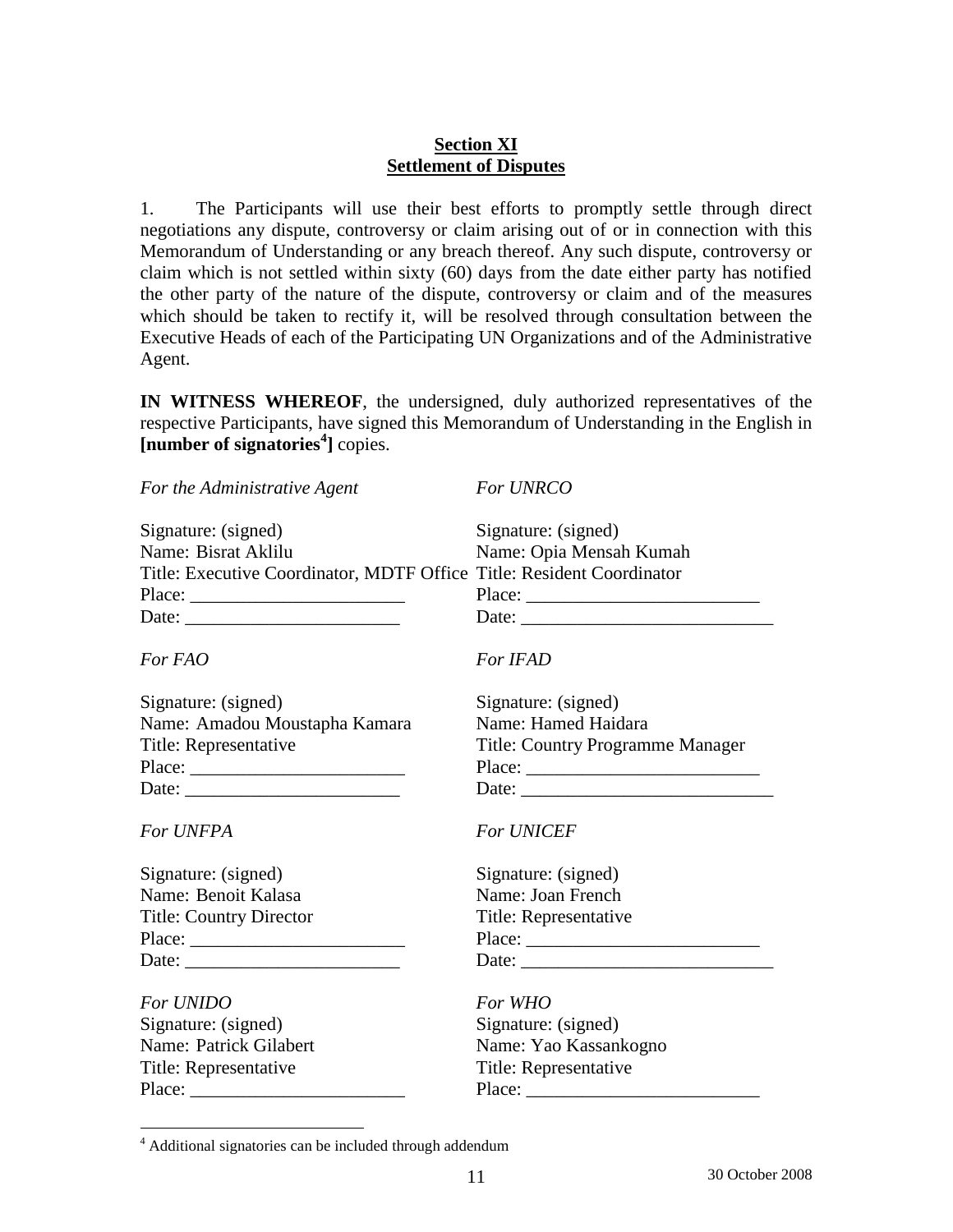| Date:                                    | Date: $\qquad \qquad$                                                                                                                                                                                                                                                                                                                                                                                                                             |
|------------------------------------------|---------------------------------------------------------------------------------------------------------------------------------------------------------------------------------------------------------------------------------------------------------------------------------------------------------------------------------------------------------------------------------------------------------------------------------------------------|
| <b>For UNCTAD</b>                        | For UNDP                                                                                                                                                                                                                                                                                                                                                                                                                                          |
| Signature: (signed)                      | Signature: (signed)                                                                                                                                                                                                                                                                                                                                                                                                                               |
| Name: Mr. Vitaly Rousak                  | Name: Ibrahima Djibo                                                                                                                                                                                                                                                                                                                                                                                                                              |
| Title: Chief, Budget and Project Finance | <b>Title: Country Director</b>                                                                                                                                                                                                                                                                                                                                                                                                                    |
| Section                                  |                                                                                                                                                                                                                                                                                                                                                                                                                                                   |
| Place: Geneva                            | Place: $\frac{1}{\sqrt{1-\frac{1}{2}} \cdot \frac{1}{2} \cdot \frac{1}{2} \cdot \frac{1}{2} \cdot \frac{1}{2} \cdot \frac{1}{2} \cdot \frac{1}{2} \cdot \frac{1}{2} \cdot \frac{1}{2} \cdot \frac{1}{2} \cdot \frac{1}{2} \cdot \frac{1}{2} \cdot \frac{1}{2} \cdot \frac{1}{2} \cdot \frac{1}{2} \cdot \frac{1}{2} \cdot \frac{1}{2} \cdot \frac{1}{2} \cdot \frac{1}{2} \cdot \frac{1}{2} \cdot \frac{1}{2} \cdot \frac{1}{2} \cdot \frac{1}{2$ |
| Date: 11 December 2009                   |                                                                                                                                                                                                                                                                                                                                                                                                                                                   |
| <b>For UNESCO</b>                        | For Participating UN Organization [name]                                                                                                                                                                                                                                                                                                                                                                                                          |
| Signature: (signed)                      |                                                                                                                                                                                                                                                                                                                                                                                                                                                   |
| Name: Vibeke Jensen                      |                                                                                                                                                                                                                                                                                                                                                                                                                                                   |
| Title: Director                          | Title:                                                                                                                                                                                                                                                                                                                                                                                                                                            |
|                                          | Place:                                                                                                                                                                                                                                                                                                                                                                                                                                            |
|                                          |                                                                                                                                                                                                                                                                                                                                                                                                                                                   |

This Memorandum of Understanding has been signed in the presence of:

| Name:                   |                                                                                                       |
|-------------------------|-------------------------------------------------------------------------------------------------------|
|                         | Title: UN Resident Coordinator in the Comoros                                                         |
|                         | Place:                                                                                                |
| Date:                   |                                                                                                       |
|                         |                                                                                                       |
| *******************     | ANNEX A: Terms of Reference                                                                           |
|                         | ANNEX B: Standard Administrative Arrangement between the Donor and the<br><b>Administrative Agent</b> |
| *******************     |                                                                                                       |
| <b>ANNEX C:</b> Notices |                                                                                                       |

\*\*\*\*\*\*\*\*\*\*\*\*\*\*\*\*\*\*\*